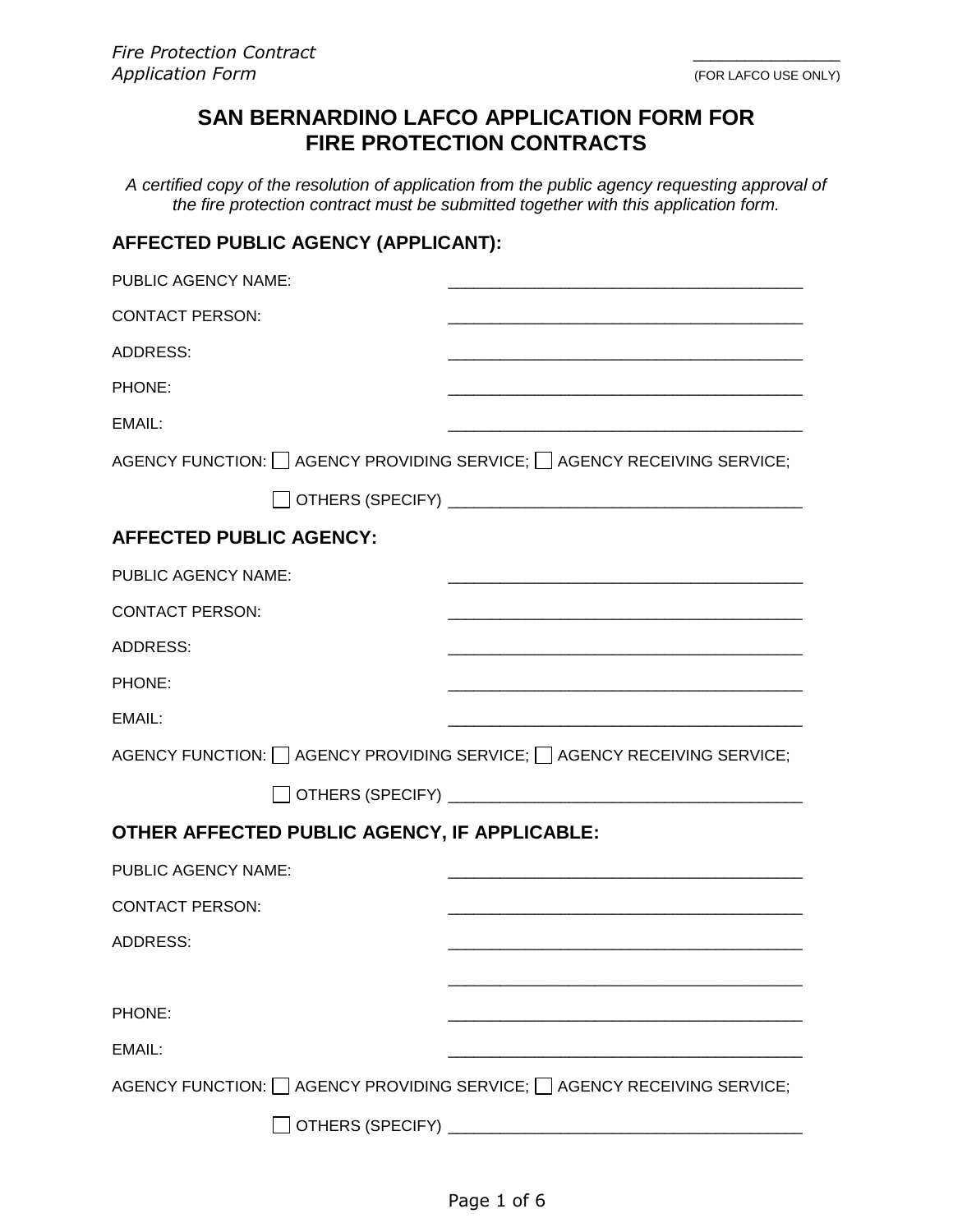The following questions are designed to obtain information related to the fire protection contract to allow the Commission and staff to adequately assess the contract. You may include any additional information which you believe is pertinent. Please use additional sheets where necessary.

1. Please provide a description of the fire protection contract and the general terms of the agreement.

\_\_\_\_\_\_\_\_\_\_\_\_\_\_\_\_\_\_\_\_\_\_\_\_\_\_\_\_\_\_\_\_\_\_\_\_\_\_\_\_\_\_\_\_\_\_\_\_\_\_\_\_\_\_\_\_\_\_\_\_\_\_\_\_\_\_\_\_\_\_

\_\_\_\_\_\_\_\_\_\_\_\_\_\_\_\_\_\_\_\_\_\_\_\_\_\_\_\_\_\_\_\_\_\_\_\_\_\_\_\_\_\_\_\_\_\_\_\_\_\_\_\_\_\_\_\_\_\_\_\_\_\_\_\_\_\_\_\_\_\_

\_\_\_\_\_\_\_\_\_\_\_\_\_\_\_\_\_\_\_\_\_\_\_\_\_\_\_\_\_\_\_\_\_\_\_\_\_\_\_\_\_\_\_\_\_\_\_\_\_\_\_\_\_\_\_\_\_\_\_\_\_\_\_\_\_\_\_\_\_\_

\_\_\_\_\_\_\_\_\_\_\_\_\_\_\_\_\_\_\_\_\_\_\_\_\_\_\_\_\_\_\_\_\_\_\_\_\_\_\_\_\_\_\_\_\_\_\_\_\_\_\_\_\_\_\_\_\_\_\_\_\_\_\_\_\_\_\_\_\_\_

\_\_\_\_\_\_\_\_\_\_\_\_\_\_\_\_\_\_\_\_\_\_\_\_\_\_\_\_\_\_\_\_\_\_\_\_\_\_\_\_\_\_\_\_\_\_\_\_\_\_\_\_\_\_\_\_\_\_\_\_\_\_\_\_\_\_\_\_

\_\_\_\_\_\_\_\_\_\_\_\_\_\_\_\_\_\_\_\_\_\_\_\_\_\_\_\_\_\_\_\_\_\_\_\_\_\_\_\_\_\_\_\_\_\_\_\_\_\_\_\_\_\_\_\_\_\_\_\_\_\_\_\_\_\_\_\_

\_\_\_\_\_\_\_\_\_\_\_\_\_\_\_\_\_\_\_\_\_\_\_\_\_\_\_\_\_\_\_\_\_\_\_\_\_\_\_\_\_\_\_\_\_\_\_\_\_\_\_\_\_\_\_\_\_\_\_\_\_\_\_\_\_\_\_\_

\_\_\_\_\_\_\_\_\_\_\_\_\_\_\_\_\_\_\_\_\_\_\_\_\_\_\_\_\_\_\_\_\_\_\_\_\_\_\_\_\_\_\_\_\_\_\_\_\_\_\_\_\_\_\_\_\_\_\_\_\_\_\_\_\_\_\_\_

2. A) Please provide a description of the services to be provided including an assessment of the level of service, whether it is anticipated to increase, be the same level of service, or reduced.

B) Are any of the services identified above "new" service to be provided by the affected agency that is proposed to provide the service?  $\Box$  YES  $\Box$  NO. If yes, please provide a description of the new service(s) to be provided and an explanation of how the affected agency will provide the service, including funding.

\_\_\_\_\_\_\_\_\_\_\_\_\_\_\_\_\_\_\_\_\_\_\_\_\_\_\_\_\_\_\_\_\_\_\_\_\_\_\_\_\_\_\_\_\_\_\_\_\_\_\_\_\_\_\_\_\_\_\_\_\_\_\_\_\_\_\_\_

\_\_\_\_\_\_\_\_\_\_\_\_\_\_\_\_\_\_\_\_\_\_\_\_\_\_\_\_\_\_\_\_\_\_\_\_\_\_\_\_\_\_\_\_\_\_\_\_\_\_\_\_\_\_\_\_\_\_\_\_\_\_\_\_\_\_\_\_

\_\_\_\_\_\_\_\_\_\_\_\_\_\_\_\_\_\_\_\_\_\_\_\_\_\_\_\_\_\_\_\_\_\_\_\_\_\_\_\_\_\_\_\_\_\_\_\_\_\_\_\_\_\_\_\_\_\_\_\_\_\_\_\_\_\_\_\_

\_\_\_\_\_\_\_\_\_\_\_\_\_\_\_\_\_\_\_\_\_\_\_\_\_\_\_\_\_\_\_\_\_\_\_\_\_\_\_\_\_\_\_\_\_\_\_\_\_\_\_\_\_\_\_\_\_\_\_\_\_\_\_\_\_\_\_\_

3. Please provide a description of any special arrangements related to the fire protection contract such as start-up cost, if applicable.

\_\_\_\_\_\_\_\_\_\_\_\_\_\_\_\_\_\_\_\_\_\_\_\_\_\_\_\_\_\_\_\_\_\_\_\_\_\_\_\_\_\_\_\_\_\_\_\_\_\_\_\_\_\_\_\_\_\_\_\_\_\_\_\_\_\_\_\_\_\_

\_\_\_\_\_\_\_\_\_\_\_\_\_\_\_\_\_\_\_\_\_\_\_\_\_\_\_\_\_\_\_\_\_\_\_\_\_\_\_\_\_\_\_\_\_\_\_\_\_\_\_\_\_\_\_\_\_\_\_\_\_\_\_\_\_\_\_\_\_\_

\_\_\_\_\_\_\_\_\_\_\_\_\_\_\_\_\_\_\_\_\_\_\_\_\_\_\_\_\_\_\_\_\_\_\_\_\_\_\_\_\_\_\_\_\_\_\_\_\_\_\_\_\_\_\_\_\_\_\_\_\_\_\_\_\_\_\_\_\_\_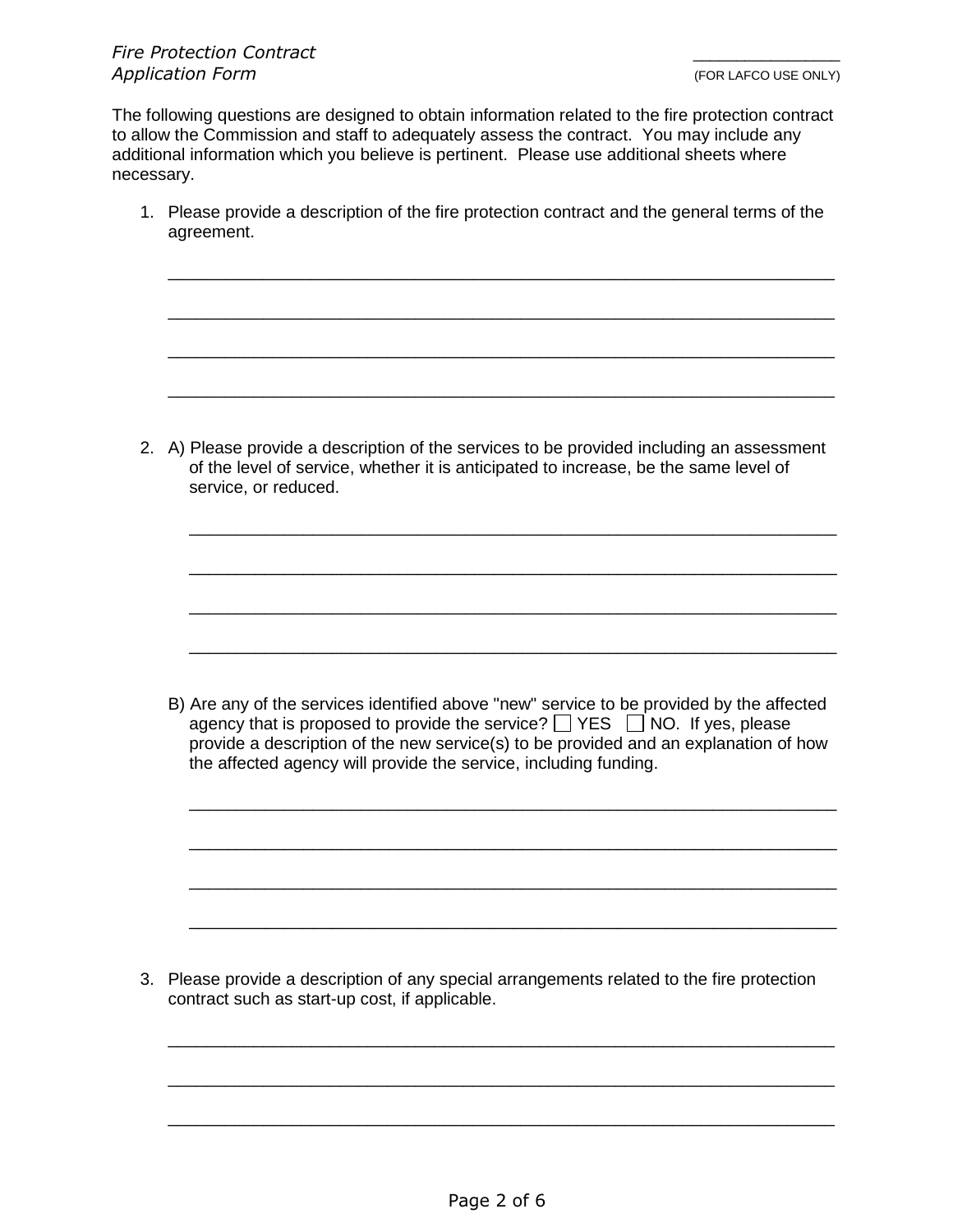4. Please provide a description of the assumption of assets and liabilities, if applicable.

\_\_\_\_\_\_\_\_\_\_\_\_\_\_\_\_\_\_\_\_\_\_\_\_\_\_\_\_\_\_\_\_\_\_\_\_\_\_\_\_\_\_\_\_\_\_\_\_\_\_\_\_\_\_\_\_\_\_\_\_\_\_\_\_\_\_\_\_\_\_

\_\_\_\_\_\_\_\_\_\_\_\_\_\_\_\_\_\_\_\_\_\_\_\_\_\_\_\_\_\_\_\_\_\_\_\_\_\_\_\_\_\_\_\_\_\_\_\_\_\_\_\_\_\_\_\_\_\_\_\_\_\_\_\_\_\_\_\_\_\_

\_\_\_\_\_\_\_\_\_\_\_\_\_\_\_\_\_\_\_\_\_\_\_\_\_\_\_\_\_\_\_\_\_\_\_\_\_\_\_\_\_\_\_\_\_\_\_\_\_\_\_\_\_\_\_\_\_\_\_\_\_\_\_\_\_\_\_\_\_\_

\_\_\_\_\_\_\_\_\_\_\_\_\_\_\_\_\_\_\_\_\_\_\_\_\_\_\_\_\_\_\_\_\_\_\_\_\_\_\_\_\_\_\_\_\_\_\_\_\_\_\_\_\_\_\_\_\_\_\_\_\_\_\_\_\_\_\_\_\_\_

\_\_\_\_\_\_\_\_\_\_\_\_\_\_\_\_\_\_\_\_\_\_\_\_\_\_\_\_\_\_\_\_\_\_\_\_\_\_\_\_\_\_\_\_\_\_\_\_\_\_\_\_\_\_\_\_\_\_\_\_\_\_\_\_\_\_\_\_\_\_

\_\_\_\_\_\_\_\_\_\_\_\_\_\_\_\_\_\_\_\_\_\_\_\_\_\_\_\_\_\_\_\_\_\_\_\_\_\_\_\_\_\_\_\_\_\_\_\_\_\_\_\_\_\_\_\_\_\_\_\_\_\_\_\_\_\_\_\_\_\_

\_\_\_\_\_\_\_\_\_\_\_\_\_\_\_\_\_\_\_\_\_\_\_\_\_\_\_\_\_\_\_\_\_\_\_\_\_\_\_\_\_\_\_\_\_\_\_\_\_\_\_\_\_\_\_\_\_\_\_\_\_\_\_\_\_\_\_\_\_\_

\_\_\_\_\_\_\_\_\_\_\_\_\_\_\_\_\_\_\_\_\_\_\_\_\_\_\_\_\_\_\_\_\_\_\_\_\_\_\_\_\_\_\_\_\_\_\_\_\_\_\_\_\_\_\_\_\_\_\_\_\_\_\_\_\_\_\_\_\_\_

\_\_\_\_\_\_\_\_\_\_\_\_\_\_\_\_\_\_\_\_\_\_\_\_\_\_\_\_\_\_\_\_\_\_\_\_\_\_\_\_\_\_\_\_\_\_\_\_\_\_\_\_\_\_\_\_\_\_\_\_\_\_\_\_\_\_\_\_\_\_

5. Please provide a description of the use (assumption/leasing) of facilities and equipment for the fire protection contract.

6. Please provide a description of the assumption of personnel and/or retirement obligation, if applicable.

\_\_\_\_\_\_\_\_\_\_\_\_\_\_\_\_\_\_\_\_\_\_\_\_\_\_\_\_\_\_\_\_\_\_\_\_\_\_\_\_\_\_\_\_\_\_\_\_\_\_\_\_\_\_\_\_\_\_\_\_\_\_\_\_\_\_\_\_\_\_

\_\_\_\_\_\_\_\_\_\_\_\_\_\_\_\_\_\_\_\_\_\_\_\_\_\_\_\_\_\_\_\_\_\_\_\_\_\_\_\_\_\_\_\_\_\_\_\_\_\_\_\_\_\_\_\_\_\_\_\_\_\_\_\_\_\_\_\_\_\_

\_\_\_\_\_\_\_\_\_\_\_\_\_\_\_\_\_\_\_\_\_\_\_\_\_\_\_\_\_\_\_\_\_\_\_\_\_\_\_\_\_\_\_\_\_\_\_\_\_\_\_\_\_\_\_\_\_\_\_\_\_\_\_\_\_\_\_\_\_\_

\_\_\_\_\_\_\_\_\_\_\_\_\_\_\_\_\_\_\_\_\_\_\_\_\_\_\_\_\_\_\_\_\_\_\_\_\_\_\_\_\_\_\_\_\_\_\_\_\_\_\_\_\_\_\_\_\_\_\_\_\_\_\_\_\_\_\_\_\_\_

#### 7. Plan for Service:

Please provide a detailed description of the plan for service. The response should include, but not be limited to, all of the following information:

- a) The total estimated cost to provide the new or extended fire protection services in the affected territory.
- b) The estimated cost of the new or extended fire protection services to customers in the affected territory.
- c) An identification of existing service providers, if any, of the new or extended services proposed to be provided and the potential fiscal impact to the customers of those existing providers.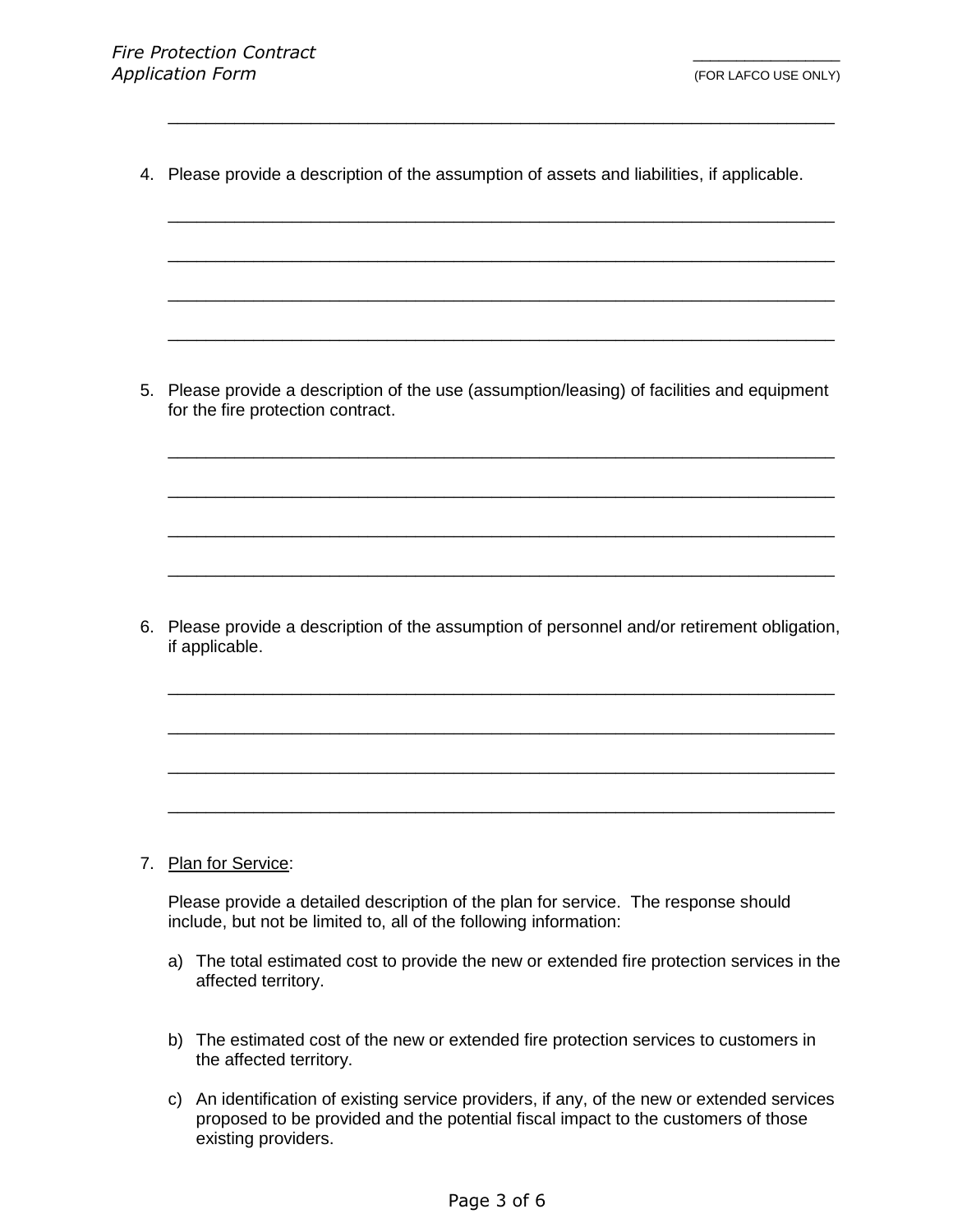- d) A plan for financing the exercise of the new or extended fire protection services in the affected territory.
- e) Alternatives for the exercises of the new or extended fire protection services in the affected territory.
- f) An enumeration and description of the new or extended fire protection services proposed to be extended to the affected territory.
- g) The level and range of new or extended fire protection services.
- h) An indication of when the new or extended fire protection services can feasibly be extended to the affected territory.
- i) An indication of any improvements or upgrades to structures, roads, sewer or water facilities, or other conditions the public agency would impose or require within the affected territory if the fire protection contract is completed.

### 8. Fiscal Impact Analysis:

An independent fiscal impact analysis must be submitted that includes, at a minimum, a five year projection of revenues and expenditures. The information should include a discussion of the sufficiency of general existing revenues to provide the new or extended fire protection service, and the costs to provide the service, a comprehensive review of all retirement plans impacting the affected agencies and employees including any unfunded retirement obligations and the identification of retirement debt, if any, and the responsible agency or agencies to assume such debt. If financing is to occur, please provide any special financial arrangement between the agencies.

# **CERTIFICATION**

As a part of this application, the following affected public agency/agencies:

#### (Affected public agency[ies])

Agree to defend, indemnify, hold harmless, promptly reimburse San Bernardino LAFCO for all reasonable expenses and attorney fees, and release San Bernardino LAFCO, its agents, officers, attorneys, and employees from any claim, action, proceeding brought against any of them, the purpose of which is to attack, set aside, void, or annul the approval of this application or adoption of the environmental document which accompanies it.

\_\_\_\_\_\_\_\_\_\_\_\_\_\_\_\_\_\_\_\_\_\_\_\_\_\_\_\_\_\_\_\_\_\_\_\_\_\_\_\_\_\_\_\_\_\_\_\_\_\_\_\_\_\_\_\_\_\_\_\_\_\_\_\_\_\_\_\_\_\_\_\_\_\_\_\_

This indemnification obligation shall include, but not be limited to, damages, penalties, fines and other costs imposed upon or incurred by San Bernardino LAFCO should San Bernardino LAFCO be named as a party in any litigation or administrative proceeding in connection with this application.

The agency signing this application will be considered the proponent for the proposed action(s)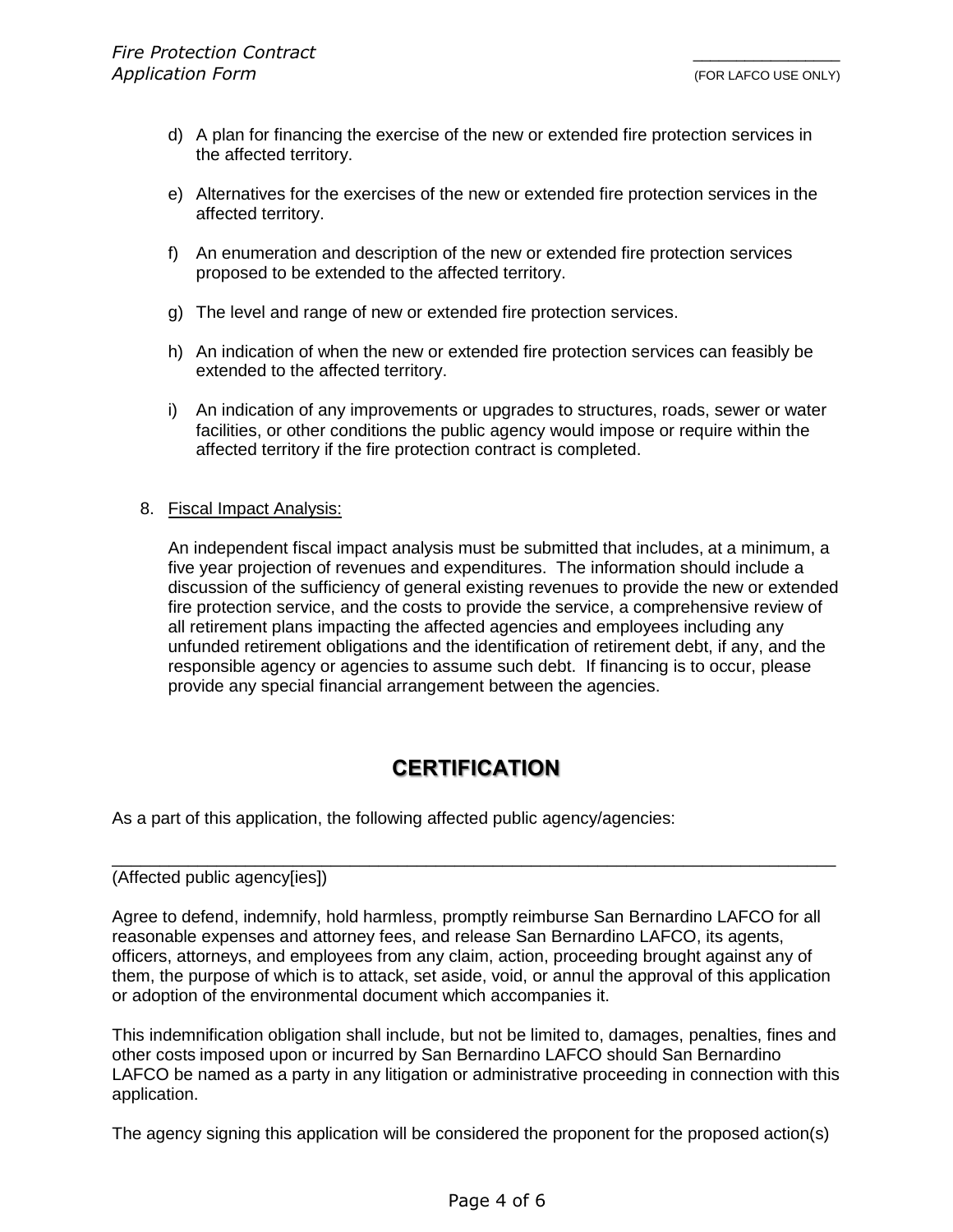and will receive all related notices and other communications. I understand that if this application is approved, the Commission will impose a condition requiring the applicant to indemnify, hold harmless and reimburse the Commission for all legal actions that might be initiated as a result of that approval.

I hereby certify that the statements furnished above and in the attached exhibits present the data and information required for this evaluation of service extension to the best of my ability, and that the facts, statement and information presented herein are true and correct to the best of my knowledge and belief.

| SIGNED: (Applicant)                    |  |
|----------------------------------------|--|
| NAME:                                  |  |
| <b>POSITION TITLE:</b>                 |  |
| <b>AGENCY NAME:</b>                    |  |
| DATE:                                  |  |
|                                        |  |
| SIGNED: (Other Affected Public Agency) |  |
| NAME:                                  |  |
| <b>POSITION TITLE:</b>                 |  |
| <b>AGENCY NAME:</b>                    |  |
| DATE:                                  |  |
|                                        |  |
|                                        |  |
| SIGNED: (Other Affected Public Agency) |  |
| NAME:                                  |  |
| <b>POSITION TITLE:</b>                 |  |
| <b>AGENCY NAME:</b>                    |  |
| DATE:                                  |  |
|                                        |  |

### REQUIRED EXHIBITS TO THIS APPLICATION:

- 1. Copy of the agreement/contract.
- 2. Resolution of Application including the following:
	- a. Required documentation contract transfers service responsibility of more than 25 percent of an affected public agency's service area or affects more than 25 percent of the employees of an affected public agency pursuant to Government Code Section 56134(a)(1)(A) and (B)
	- b. Required written agreement from affected agency (adopted resolution) and from the employee organization (letter signed by the President of the employee organization) or proof that notice was provided or delivered to each affected agency and employee